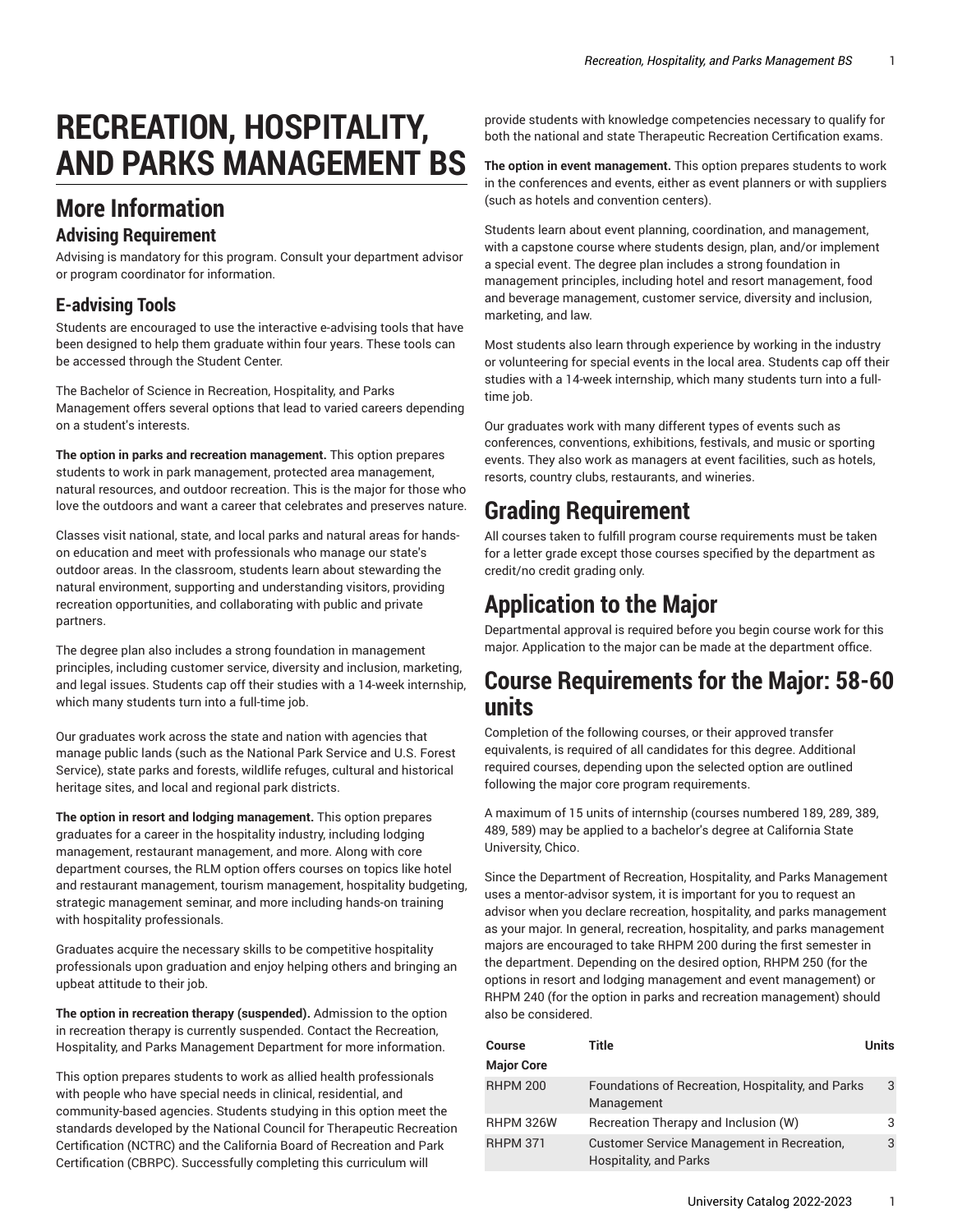|                                        | <b>Total Units</b>        |                                                                           | 58-60 |
|----------------------------------------|---------------------------|---------------------------------------------------------------------------|-------|
|                                        |                           | Resort and Lodging Management (p. 2)                                      |       |
| Recreation Therapy (p. 2)              |                           |                                                                           |       |
| Parks and Recreation Management (p. 2) |                           |                                                                           |       |
|                                        | Event Management (p. 2)   |                                                                           |       |
| Select one of the following options:   |                           |                                                                           | 26-28 |
|                                        | <b>Major Option</b>       |                                                                           |       |
|                                        |                           | or RHPM 589M Merit Internship in Parks, Recreation, and/or<br>Hospitality |       |
|                                        | <b>RHPM 589</b>           | Internship in Parks, Recreation, and/or Hospitality                       | 12    |
|                                        | <b>RHPM 586</b>           | Internship Seminar                                                        | 1     |
|                                        | <b>RHPM 584</b>           | Internship Preparation                                                    | 1     |
|                                        | <b>Internship Program</b> |                                                                           |       |
|                                        | <b>RHPM 428</b>           | Legal Principles of Recreation, Hospitality, and<br>Parks Management      | 3     |
|                                        | <b>RHPM 420</b>           | Budgeting and Finance in Recreation, Hospitality,<br>and Parks Management | 3     |
|                                        | RHPM 400W                 | Management of Recreation, Hospitality, and Parks<br>(W)                   | 3     |

### **Major Option Course Requirements**

Students must select one of the following options for completion of the major course requirements.

#### <span id="page-1-0"></span>**The Option in Event Management: 28 units**

| Course             | Title                                         | <b>Units</b> |
|--------------------|-----------------------------------------------|--------------|
| <b>RHPM 250</b>    | Hospitality and Tourism Industry Introduction | 3            |
| <b>RHPM 323</b>    | <b>Principles of Event Management</b>         | 3            |
| <b>RHPM 350</b>    | Food and Beverage Management                  | 3            |
| <b>RHPM 354</b>    | <b>Resort/Lodging Operations</b>              | 3            |
| <b>RHPM 422</b>    | Leisure Services Promotion                    | 3            |
| <b>RHPM 523</b>    | Special Event Planning and Operations         | 1            |
|                    | Select one of the following:                  | 3            |
| <b>RHPM 466</b>    | Program Management in Recreation Therapy      |              |
| <b>RHPM 470</b>    | Meeting and Conference Planning               |              |
|                    | Select nine units from any RHPM courses       | q            |
| <b>Total Units</b> |                                               | 28           |

#### <span id="page-1-1"></span>**The Option in Parks and Recreation Management: 28 units**

| Course                       | Title                                                    | Units |
|------------------------------|----------------------------------------------------------|-------|
| <b>RHPM 240</b>              | <b>Outdoor Recreation Systems</b>                        | 3     |
| <b>RHPM 342</b>              | Systems Management in Maintenance and<br>Operations      | 3     |
| <b>RHPM 441</b>              | Citizen Involvement in Recreation Resource<br>Management | 3     |
| <b>RHPM 523</b>              | Special Event Planning and Operations                    |       |
| Select one of the following: |                                                          | 3     |
| <b>RHPM 323</b>              | <b>Principles of Event Management</b>                    |       |
| RHPM/EDCI<br>448             | Methods and Materials for Environmental<br>Education     |       |
| Select one of the following: |                                                          | 3     |
| <b>RHPM 422</b>              | Leisure Services Promotion                               |       |
| <b>RHPM 444</b>              | Environmental Interpretation and Communication           |       |
|                              |                                                          |       |

| Select one of the following:            |                                        | 3  |
|-----------------------------------------|----------------------------------------|----|
| <b>RHPM 446</b>                         | Natural Resources Management           |    |
| <b>RHPM 524</b>                         | <b>Commercial Recreation Operation</b> |    |
| Select nine units from any RHPM courses |                                        | q  |
| <b>Total Units</b>                      |                                        | 28 |

#### <span id="page-1-2"></span>**The Option in Recreation Therapy: 26 units**

**Admission to the option in recreation therapy is currently suspended. Please contact the Recreation, Hospitality, and Parks Management Department for more information.**

| Course             | Title                                                | <b>Units</b> |
|--------------------|------------------------------------------------------|--------------|
| <b>BIOL 103</b>    | Human Anatomy                                        | 4            |
| <b>BIOL 104</b>    | <b>Human Physiology</b>                              | 4            |
| <b>PSYC 381</b>    | Abnormal Psychology                                  | 3            |
| <b>RHPM 360</b>    | <b>Recreation Therapy for Older Adults</b>           | 3            |
| <b>RHPM 460</b>    | <b>Advanced Recreation Therapy Practices</b>         | 3            |
| <b>RHPM 466</b>    | Program Management in Recreation Therapy             | 3            |
| <b>RHPM 468</b>    | <b>Facilitation Techniques in Recreation Therapy</b> | 3            |
| <b>SWRK 202</b>    | Human Behavior Across the Lifespan                   | 3            |
| <b>Total Units</b> |                                                      | 26           |

#### <span id="page-1-3"></span>**The Option in Resort and Lodging Management: 27 units**

| Course                                  | Title                                         | <b>Units</b> |
|-----------------------------------------|-----------------------------------------------|--------------|
| <b>RHPM 250</b>                         | Hospitality and Tourism Industry Introduction | 3            |
| <b>RHPM 350</b>                         | Food and Beverage Management                  | 3            |
| <b>RHPM 354</b>                         | <b>Resort/Lodging Operations</b>              | 3            |
| <b>RHPM 422</b>                         | Leisure Services Promotion                    | 3            |
| <b>RHPM 470</b>                         | Meeting and Conference Planning               | 3            |
| <b>RHPM 558</b>                         | <b>Strategic Management in Hospitality</b>    | 3            |
| Select nine units from any RHPM courses |                                               |              |
| <b>Total Units</b>                      |                                               |              |

### **Electives Requirement**

To complete the total units required for the bachelor's degree, select additional elective courses from the total University offerings. You should consult with an advisor regarding the selection of courses which will provide breadth to your University experience and possibly apply to a supportive second major or minor.

See Bachelor's Degree [Requirements \(https://catalog.csuchico.edu/](https://catalog.csuchico.edu/undergraduate-requirements/bachelors-degree-requirements/) [undergraduate-requirements/bachelors-degree-requirements/](https://catalog.csuchico.edu/undergraduate-requirements/bachelors-degree-requirements/)) for complete details on general degree requirements. A minimum of 39 units, including those required for the major, must be upper division.

### **General Education Requirements: 48 units**

See General [Education \(https://catalog.csuchico.edu/colleges](https://catalog.csuchico.edu/colleges-departments/undergraduate-education/general-education/)[departments/undergraduate-education/general-education/\)](https://catalog.csuchico.edu/colleges-departments/undergraduate-education/general-education/) and the [Class Schedule](http://www.csuchico.edu/schedule/) ([http://www.csuchico.edu/schedule/\)](http://www.csuchico.edu/schedule/) for the most current information on General Education Requirements and course offerings.

### **Diversity Course Requirements: 6 units**

You must complete a minimum of two courses that focus primarily on cultural diversity. At least one course must be in U.S. Diversity (USD) and at least one in Global Cultures (GC). See Diversity [Requirements](https://catalog.csuchico.edu/undergraduate-requirements/diversity-requirements/)